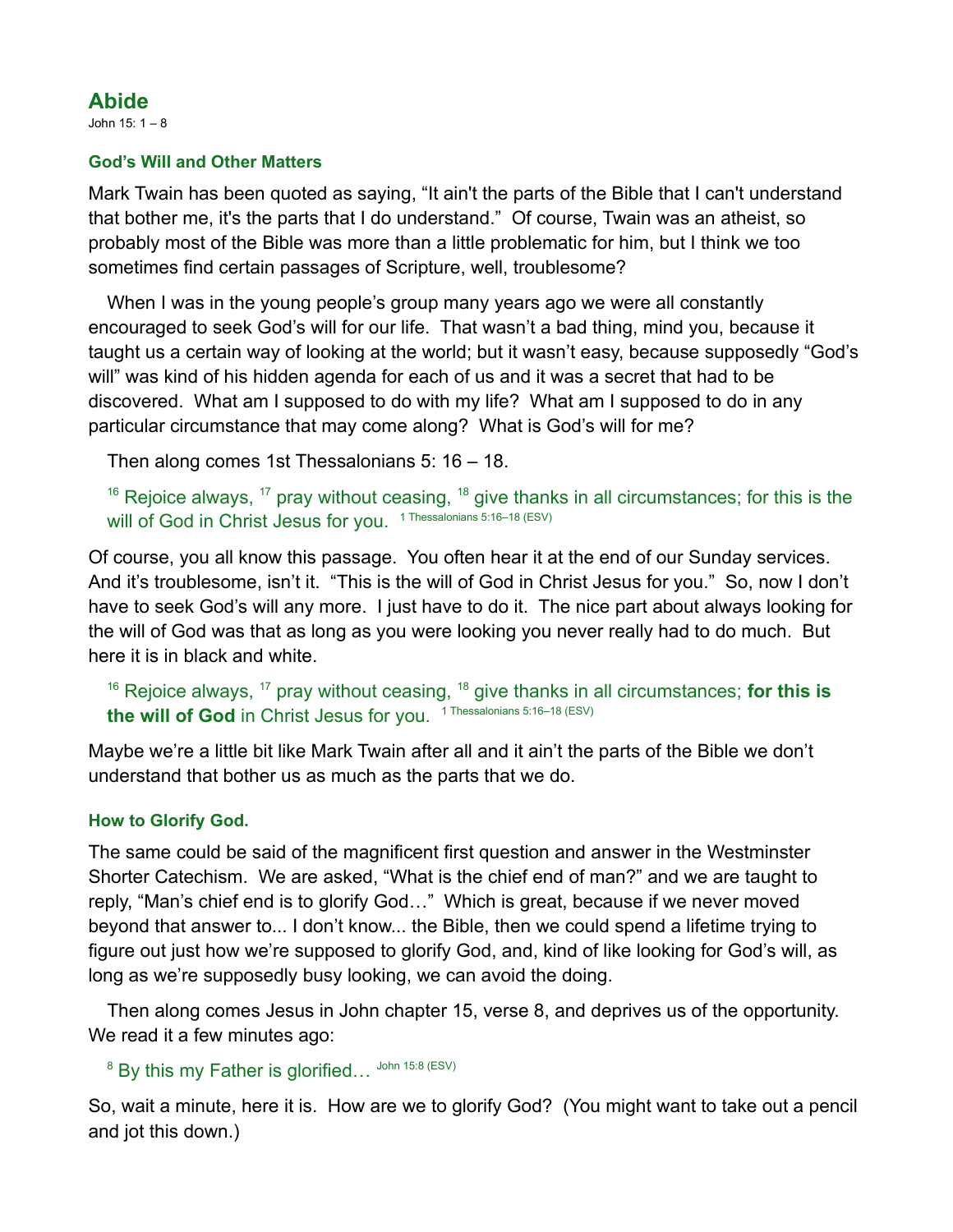<sup>8</sup> By this my Father is glorified, that you bear much fruit and so prove to be my disciples. John 15:8 (ESV)

Of course, by "fruit" we don't mean literal fruit. The passage is an extended metaphor. We started with the words,

<sup>1</sup> "I am the true vine, and my Father is the vinedresser.  $\frac{1}{2}$  John 15:1 (ESV)

And a little later we came to verse 5:

 $5$  I am the vine; you are the branches...  $\frac{John 15:5 (ESV)}{3}$ 

Given, then, that we are not literal branches on a literal vine, there's still something to be discovered here, and it's not whether you're going to bear apples versus pears, or even white grapes versus red grapes. But still, we are confronted with a passage of scripture that tells us something practical. We are confronted with a passage of Scripture that doesn't leave us wondering about some relatively vague theological concept. ("Man's chief end is to glorify God and fully to enjoy him forever." Well isn't that nice.) But, here in John chapter 15, Jesus just tells us flat out, you were saved from something (yes), but you were also saved to something (and it wasn't that you were saved *from* the penalty of sin so that you could go ahead and just enjoy life, sinning as much as you might like and then not facing eternal condemnation at the end of the road; there is a current notion about grace which runs more or less along those lines, by the way).

#### **Saved to Bear Fruit.**

In point of fact, you were created and then saved to bear fruit. That's kind of the point of a vine and a vineyard, isn't it? You know this.

When Lynda and I lived out at Burdett, we used to love having canola in the field across the road. It was so beautiful in the summer when it bloomed and there was this field of gold. But it wasn't planted so that we could enjoy the flowers. It wasn't planted so that anyone could enjoy the flowers. It was planted to produce a crop and to provide an income.

Vineyards too. Some of them are set in the most beautiful places and it's nice to visit and to have a look around and maybe even to sample some of the merchandise; but ultimately a vineyard is planted to produce a crop and to provide an income.

Branches in a vine are meant to bear fruit, so, according to Jesus, **we** are meant to bear fruit. So much so that Jesus said, "Every branch in me that does not bear fruit He takes away…" Now, I know that there is a "kinder, gentler" interpretation applied these words today and it's probably even true—*now*. Current wisdom hold that if a branch is not bearing fruit the vinedresser does not immediately take it away. First he "lifts it up" out of the dirt and shadow and into the sunshine where it can receive all that it needs in order to bear fruit. The thing is, we're not dealing with today's best practices; Jesus was speaking in a first century context. Even so, the idea of lifting the branch and caring for it is still consistent with the next line, "… every branch that does bear fruit he prunes, that it may bear more fruit." Also with verse 3,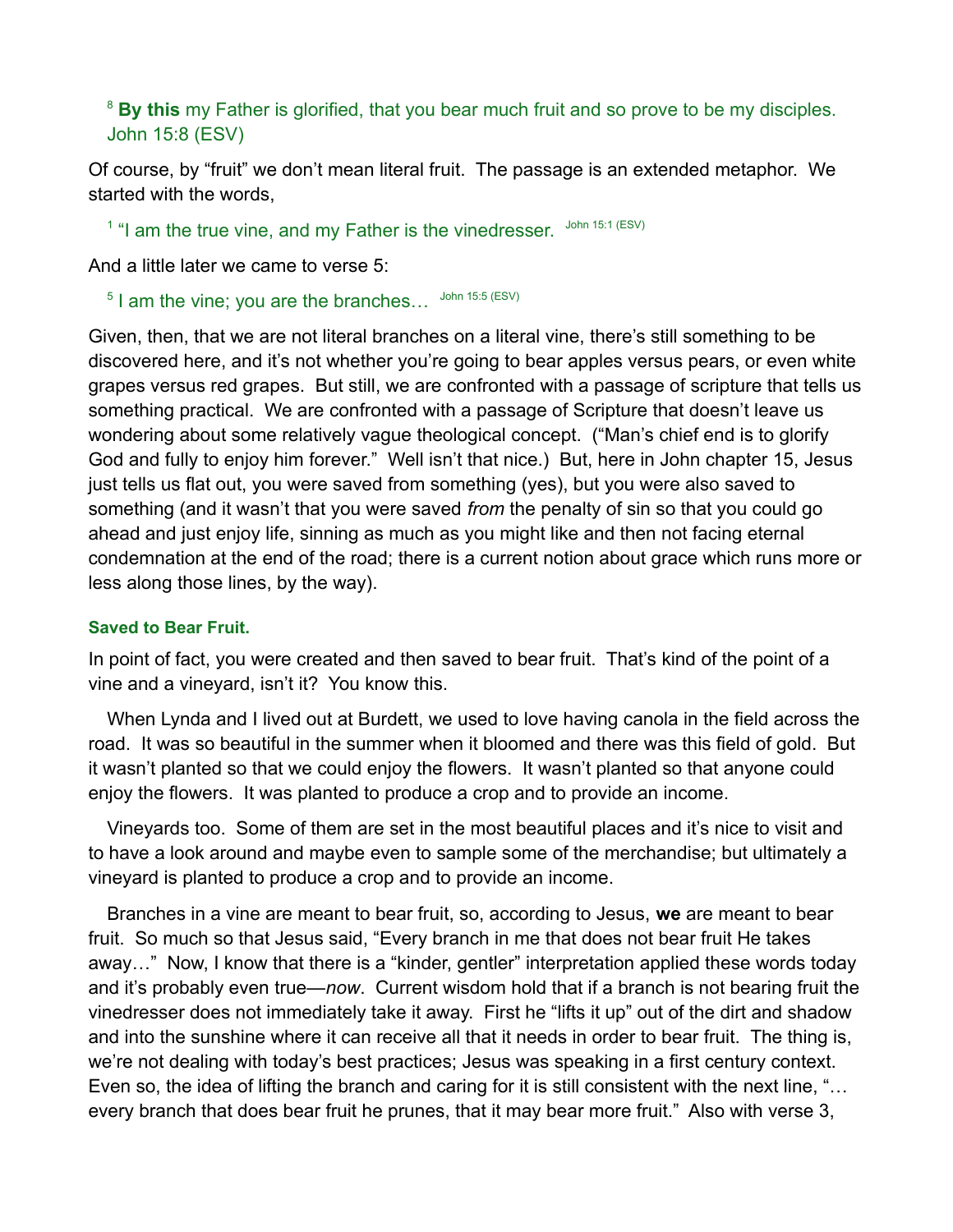$3$  Already you are clean because of the word that I have spoken to you.  $\frac{1}{2}$  John 15:3 (ESV)

So, good. God doesn't leave us in the dirt and shadow of sin then. He lifts us up. He cleanses us by the word that he speaks to us. He deals with us tenderly and carefully, as a good vinedresser who is concerned for His vines and as a Father who has compassion for his children. Still, he does so that we might bear fruit because bearing fruit is how we glorify God.

<sup>8</sup> By this my Father is glorified, that you bear much fruit and so prove to be my disciples. John 15:8 (ESV)

So He lifts us up and cleanses us by the word that He has spoken. Good. That's what God does, but then, Jesus shifts the nature of the metaphor a bit, drawing some applications for His disciples and going on to say in verse 4,

<sup>4</sup> Abide in me, and I in you. As the branch cannot bear fruit by itself, unless it abides in the vine, neither can you, unless you abide in me. John 15:4 (ESV)

As I said, the metaphor is changed here, because a vinedresser would never stand in the vineyard and command the branches to abide in the vine. Branches either do or they don't. But while the relationship between us and Jesus can be compared to a vine with its branches, we are human beings created in the image of God, we have something to do here, and it boils down to this. Verse 4:

**If you abide in me and my words abide in you…** 

 $4$  Abide in me...  $\frac{\text{John } 15:4 \text{ (ESV)}}{4}$ 

Simple, really. It's about remaining "in" or "connected to" Christ. Because if we do we will not only bear some fruit; Jesus went on to say in verse 5:

<sup>5</sup> I am the vine; you are the branches. Whoever abides in me and I in him, he it is that bears **much** fruit... John 15:5 (ESV)

But, how? How are we to "abide" in Christ? Well, watch the progression through this passage. In verse 3, John wrote:

 $^3$  Already you are clean...  $\frac{John 15:3}{(ESV)}$ 

But how?

<sup>3</sup> ...**because of the word** that I have spoken to you. John 15:3 (ESV)

This, by the way, is a theme in Scripture. Peter wrote,

23 …you have been born again, not of perishable seed but of imperishable, **through the living and abiding word of God**; <sup>24</sup> for "All flesh is like grass and all its glory like the flower of grass. The grass withers, and the flower falls, <sup>25</sup> but the word of the Lord remains forever." And **this word…** 

(the living and abiding word of God…)

is the good news that was preached to you. <sup>1 Peter 1:23–25 (ESV)</sup>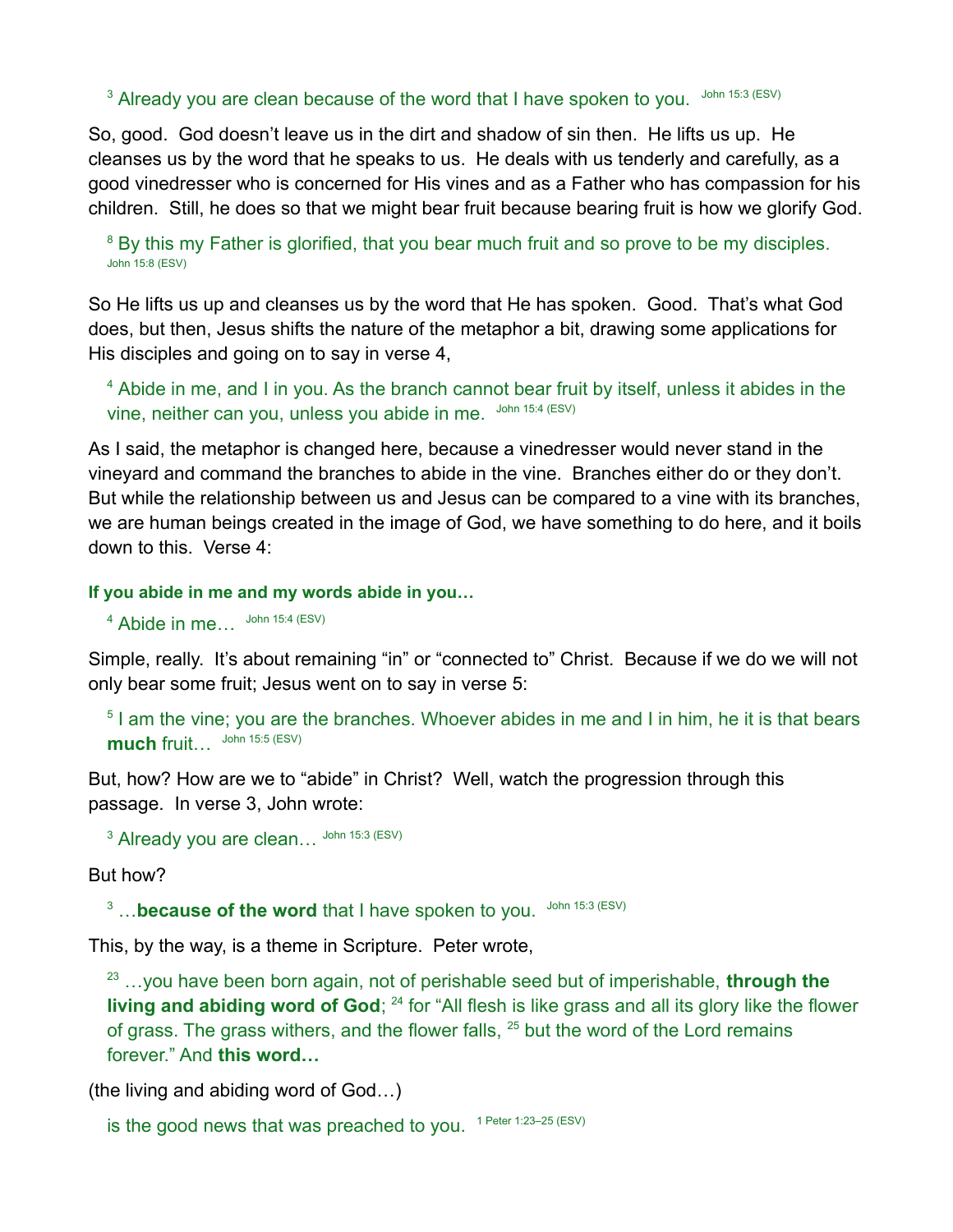In Ephesians as well, Paul wrote of how Christ gave himself up for the church,

<sup>26</sup> that he might sanctify her, having cleansed her **by the washing of water with the word**… Ephesians 5:26 (ESV)

So, through the word proclaimed, and through the word demonstrated in the sacrament of baptism, we have been made clean. But as I said earlier, "You were saved from something, but you were also saved **to** something."

 $3$  Already you are clean because of the word that I have spoken to you.  $\frac{1}{2}$  John 15:3 (ESV)

But the washing of regeneration with the word is only the beginning, and verses 7 and 8 carry the theme a step farther.

 $<sup>7</sup>$  If you abide in me, and my words abide in you, ask whatever you wish, and it will be done</sup> for you. <sup>8</sup> By this my Father is glorified, that you bear much fruit and so prove to be my disciples. John 15:7–8 (ESV)

And again, before you get distracted by the "ask whatever you wish", hear the condition that sets the stage for the promise.

 $^7$  If you abide in me, and my words abide in you…  $^{\,$  John 15:7 (ESV)

So, we are made clean through the word that Christ has spoken, but now we're told that we need more; we need to abide in Christ and more still, His word has to abide in us. Really, this is not two separate things. It's one and the same. Abiding in Christ means that we abide in his word and we allow his word to abide in us.

### **Abide in My love…**

Verse 9 adds yet another aspect:

 $9$  As the Father has loved me, so have I loved you. Abide in my love.  $^{John 15:9~\text{(ESV)}}$ 

Now that sounds delightful, doesn't it? Who wouldn't want to abide in Christ's love? But here's the thing; verse 10,

## <sup>10</sup> If you keep my commandments, you will abide in my love, just as I have kept my Father's commandments and abide in his love. John 15:10 (ESV)

Which may not have quite the appeal. And I know, people talk a lot about God's unconditional love—"he cannot love more and will not love less," "love wins", "all you need is love", and all the rest of it—but this is the word of Christ. This is the word of the Gospel. We cannot *be made* clean by keeping his commandments. We cannot be saved by the good that we do, but having been saved, if we would abide in Christ's love, then we must keep Christ's commands. To abide in him is to abide in his word and to let his word abide in us as we keep the commandments that we find there. Really then, abiding in Christ is just a matter of following Him. So this is the secret which is no secret. It's the key to a door that is not meant to be locked. It's one of those simple principles of God's will for our lives that we find disturbing not because we don't know what to do, but rather, because we do.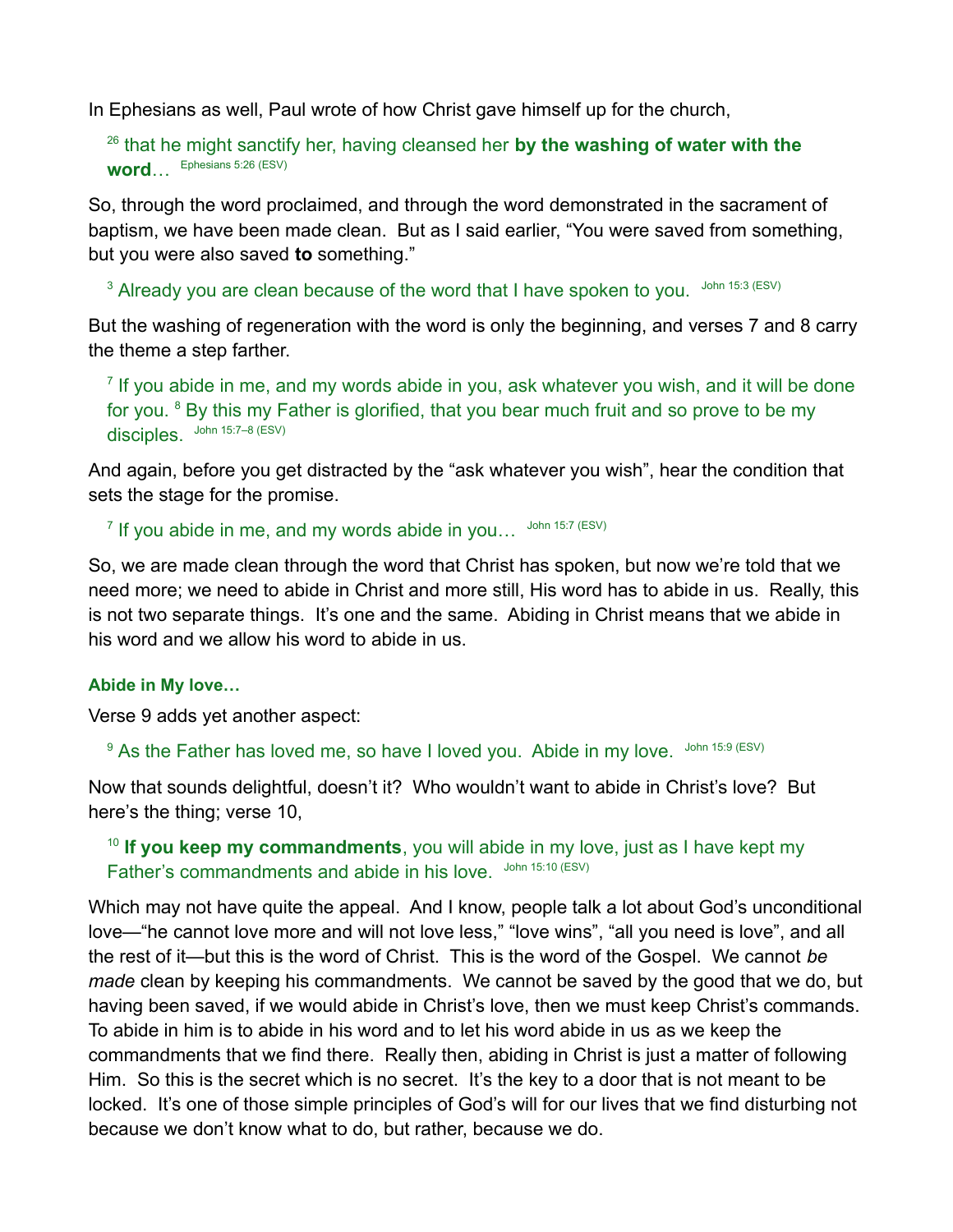And it turns out, if you want to be a truly great soccer player, you have to do some abiding on the practice field, and you have to listen to the coach. The same, only in a gym, if you want to be a great basketball player. You'd never know it now, but back in the day I was a pretty decent swimmer and to be so, believe me, I spent a lot of time abiding in the pool, or sometimes a lake, and listening to the commands of the coach.

So, this principle of abiding is not a secret. The hardworking farmer spends time out in the field. A good teacher actually has to spend time teaching her students. If we would bear fruit to God, which is after all the purpose for which he saved us, then we're going to have to spend time abiding in the word of Christ (in other words, the Bible). There's no shortcut. There's no easy way. You can't skip the book and just catch the movie. "The Chosen", "The Bible" and "A.D. – The Story Continues", may be a whole lot better than some of the other "stuff" (I'd like to use a stronger word, but we're in church) that is on television, but they still aren't the word of God (and don't even get me started on some of Hollywood's other so-called biblical epics).

Abiding in Christ such that his word abides in us is the only way.

It's the only way for our prayer (think relationship to Christ) to be so shaped that we can be assured of God's answer.

### **Fruit that will abide.**

And it's the only way to bear fruit to the glory of God. By the way, if you have been wondering, "What is the fruit that we bear to the glory of God?" well, chapter 14, verse 27:

<sup>27</sup> Peace I leave with you; my peace I give to you...  $\frac{John 14:27}{ESV}$ 

Chapter 15, verse 11:

 $11$  These things I have spoken to you, that my joy may be in you, and that your joy may be  $full.$  John 15:11 (ESV)

And, chapter 15, verse 12:

<sup>12</sup> "This is my commandment, that you love one another as I have loved you. John 15:12 (ESV)

So, love, joy, and peace...the fruit of the Spirit, as Paul names it in Galatians chapter 5, and later on, as we'll see in John chapter 16, that's exactly what it is here too. The fruit that we bear to the glory of God as chosen branches on His chosen vine, is the fruit produced by His own Spirit, as we abide in Him and His words—His commands—abide in us, and this is fruit that will abide. Once more then, in the words of Jesus:

 $<sup>7</sup>$  If you abide in me, and my words abide in you, ask whatever you wish, and it will be done</sup> for you.  $8$  By this my Father is glorified, that you bear much fruit and so prove to be my disciples.  $9$  As the Father has loved me, so have I loved you. Abide in my love.  $10$  If you keep my commandments, you will abide in my love, just as I have kept my Father's commandments and abide in his love.  $11$  These things I have spoken to you, that my joy